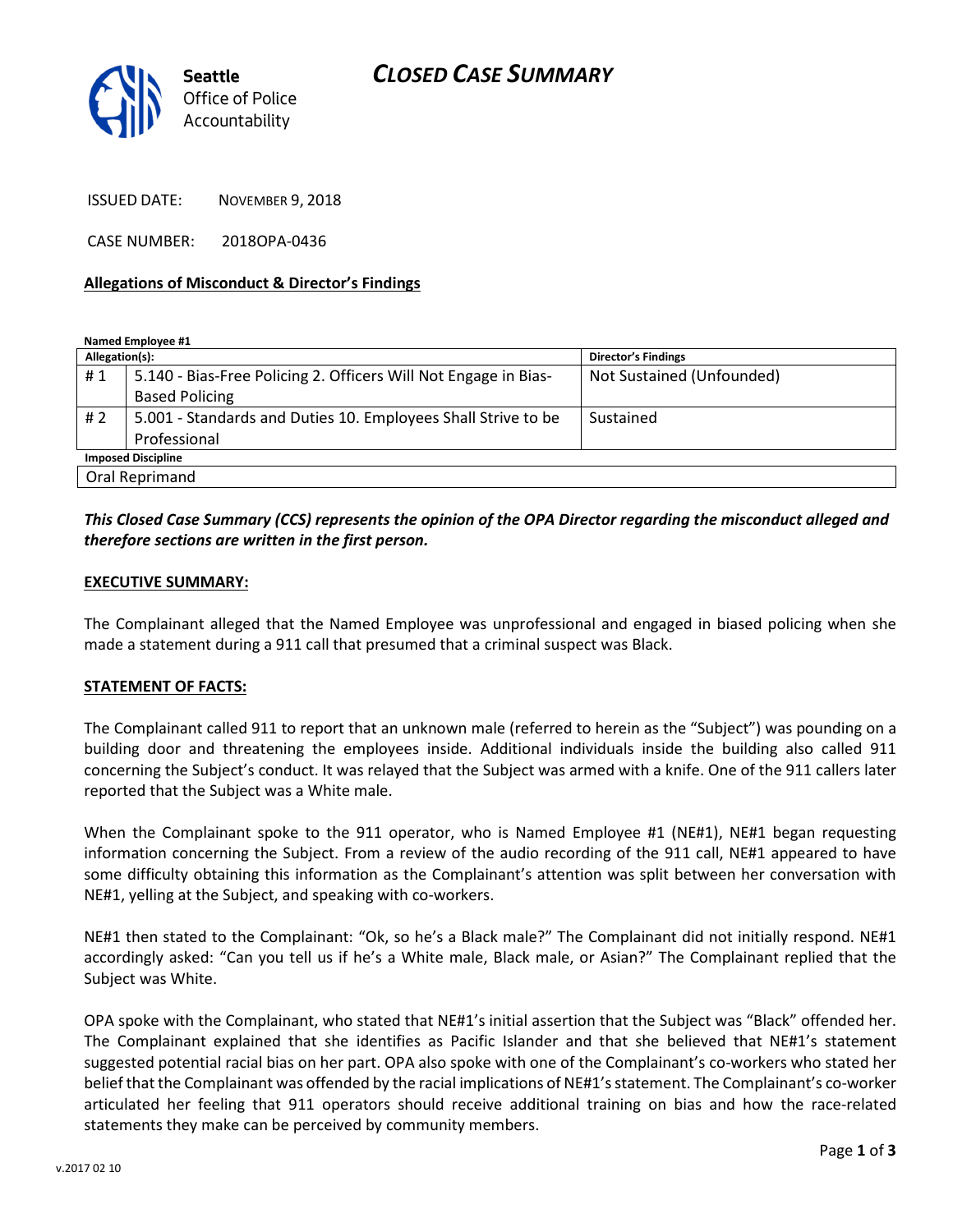## CLOSE CASE SUMMARY



Office of Police Accountability

OPA CASE NUMBER: 2018OPA-0436

NE#1 told OPA that she regretted the way she phrased her request for the Subject's identity. She acknowledged that this was unprofessional. NE#1 asserted that the reason she made the statement was because she believed the Complainant's call was related to another incident, which she characterized as a "crisis," that had occurred several blocks away. The suspect in that case was Black. OPA's investigation determined, however, that this other call was not a crisis call but was, instead, a "threats" call. NE#1 contended that she believed that the two calls were related. NE#1 explained that she did not usually obtain a suspect's identifying information in the manner she did in this case and that her conduct here was inconsistent with her practice and training. NE#1 lastly denied that her statement constituted biased policing.

### ANALYSIS AND CONCLUSIONS:

### Named Employee #1 - Allegation #1 5.140 - Bias-Free Policing 2. Officers Will Not Engage in Bias-Based Policing

SPD policy prohibits biased policing, which it defines as "the different treatment of any person by officers motivated by any characteristic of protected classes under state, federal, and local laws as well other discernible personal characteristics of an individual." (SPD Policy 5.140.) This includes different treatment based on the race of the subject. (See id.)

Based on OPA's evaluation of the totality of the record, including OPA's review of the audio of the 911 call and NE#1's OPA interview, OPA does not believe that NE#1 engaged in biased policing in this instance. While, as discussed below, her statement was admittedly unprofessional and inconsistent with her training and practice, this does not cause it to violate this policy. OPA believes that NE#1's statement is better addressed in the context of professionalism, which is discussed more fully below.

As such, OPA recommends that this allegation be Not Sustained – Unfounded.

Recommended Finding: Not Sustained (Unfounded)

### Named Employee #1 - Allegation #2 5.001 - Standards and Duties 10. Employees Shall Strive to be Professional

SPD Policy 5.001-POL-9 requires that SPD employees "strive to be professional at all times." The policy further instructs that "employees may not engage in behavior that undermines public trust in the Department, the officer, or other officers." (SPD Policy 5.001-POL-9.) The policy further states the following: "Any time employees represent the Department or identify themselves as police officers or Department employees, they will not use profanity directed as an insult or any language that is derogatory, contemptuous, or disrespectful toward any person." (Id.) Lastly, the policy instructs Department employees to "avoid unnecessary escalation of events even if those events do not end in reportable uses of force." (Id.)

The Complainant contended that NE#1 was unprofessional when she assumed that the Subject was Black. At her OPA interview, NE#1 contended that she did not usually begin her requests for information about a suspect by asking whether the suspect was Black. She recognized how this could have been construed and was, in fact, construed by the Complainant, who was also a person of color. She told OPA that making such statements was not